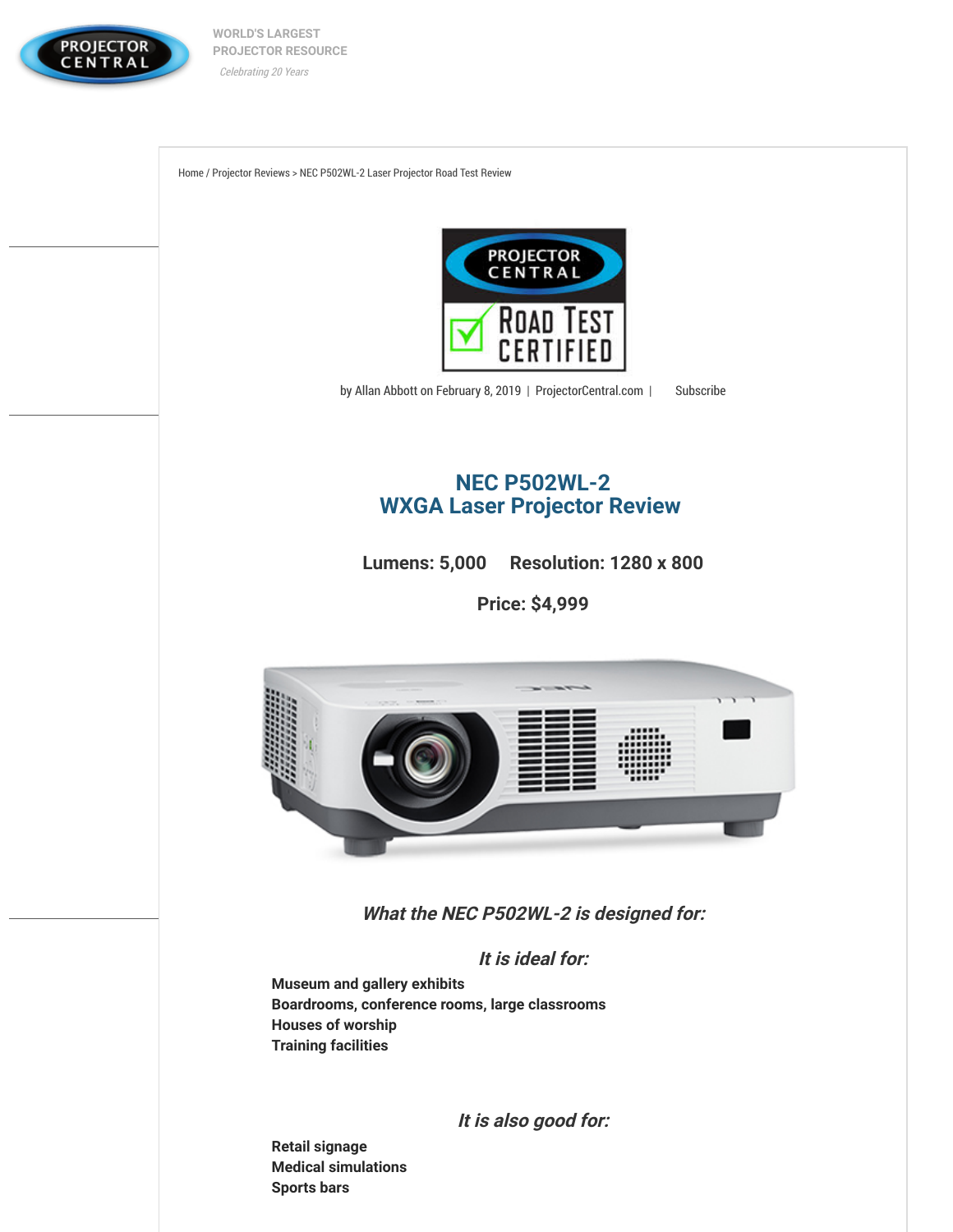# **What the NEC P502WL-2 gives you...**

- Only 5,000 lumen WXGA DLP projector with a 5-year warranty covering projector and light source
- 20,000-hour laser light-source life  $\blacksquare$
- 15,000:1 contrast ratio  $\blacksquare$
- Vertical and horizontal manual lens shift  $\blacksquare$
- $\blacksquare$  1.7:1 zoom lens
- Horizontal and vertical keystone correction
- 20-watt mono speaker  $\blacksquare$
- Separate hue, saturation, and brightness controls for each color  $\blacksquare$
- 64-step image magnification  $\blacksquare$
- $\blacksquare$ Lightweight and compact for its brightness
- Instant power on/off  $\blacksquare$
- $\blacksquare$ DICOM Sim mode for medical education and presentations
- Eight preset picture modes



#### **Connection Panel Inputs**

- $(2)$  HDMI
- (1) VGA/component  $\blacksquare$
- $\blacksquare$ (1) HDBaseT
- (1) RJ-45 LAN  $\blacksquare$
- Computer audio in/out (3.5 mm mini jack)  $\blacksquare$
- Video in (RCA)  $\blacksquare$
- Audio in/out (RCA)  $\blacksquare$
- $\blacksquare$ (1) USB Type A
- (1) USB Type B (service port)  $\blacksquare$
- Monitor out (mini D-Sub 15)  $\blacksquare$
- PC control (RS-232)  $\blacksquare$
- 3D sync (mini DIN 3)

**Physical attributes.** Connectors are on the rear panel, and the control keypad is located on the front portion of the right panel. Air intake vents are on the front and left panels, and the heat exhaust vent is on the rear portion of the right panel.



*f*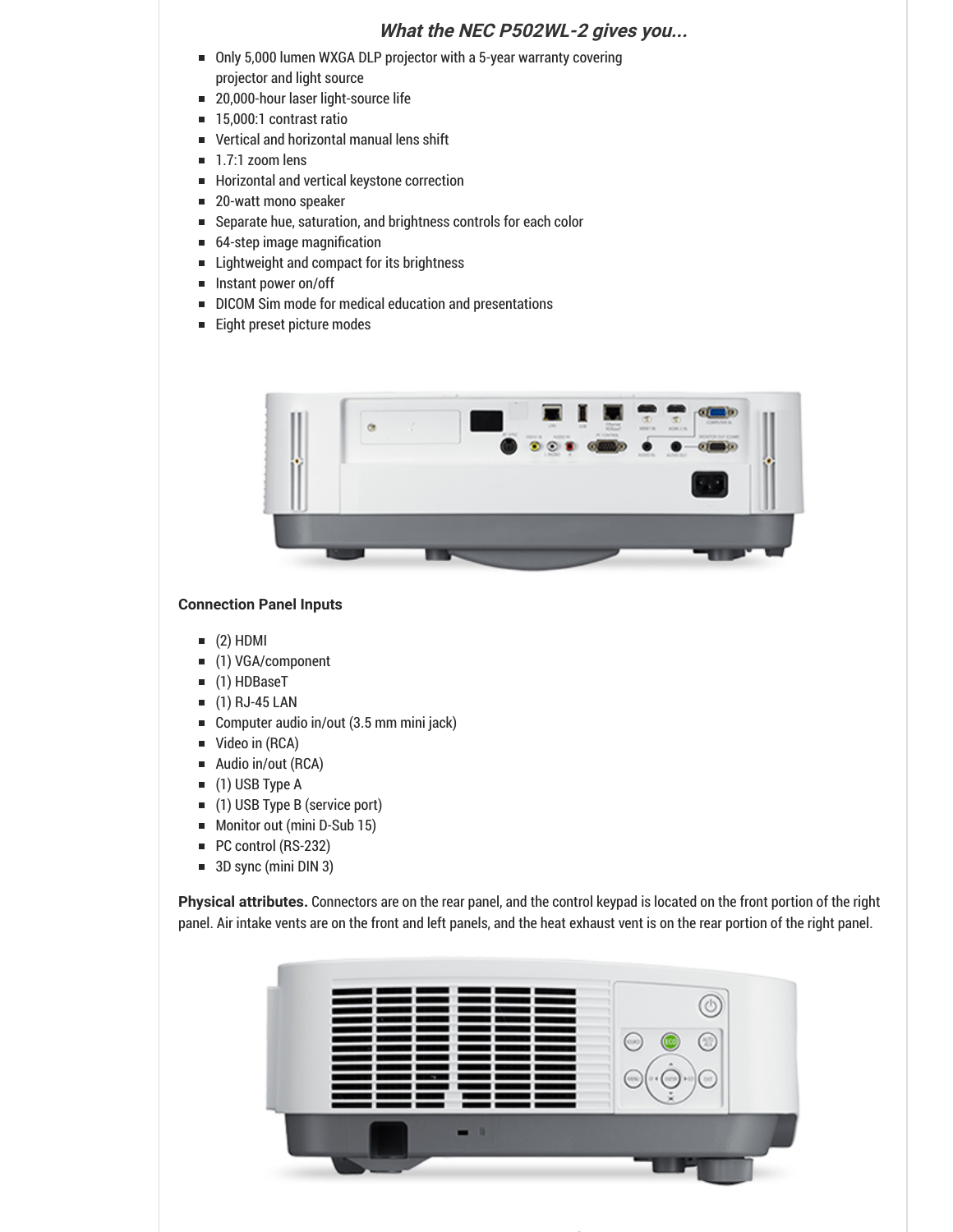#### **NEC P502WL-2 Performance**

**Brightness.**The ANSI lumen measurements for each color mode in Normal, Eco1, and Eco2 (lens set to wide angle) are as follows:

| MODE         | <b>Normal</b> | Eco 1 | Eco <sub>2</sub> |
|--------------|---------------|-------|------------------|
| High-Bright  | 5435          | 4675  | 2610             |
| Presentation | 4920          | 4230  | 2360             |
| Video        | 2765          | 2380  | 1325             |
| Movie        | 3485          | 2995  | 1670             |
| Graphic      | 3175          | 2730  | 1525             |
| sRGB         | 2255          | 1940  | 1080             |
| Natural      | 3690          | 3175  | 1770             |
|              |               |       |                  |

# **NEC P502WL-2 ANSI Lumens**

**Eco Modes.** There are two options for running at lower brightness to save power and reduce fan noise. Eco1 lowers brightness by about 14% and Eco2 by about 52%.

**Presentation Optimized Lumens.** Many projectors have a green cast when set to their brightest picture mode, but the P502WL-2 exhibited almost no green bias when set to High-Bright mode. As a result, High-Bright is the best choice for delivering well-saturated color for business presentations. At 5435 lumens, High-Bright mode can keep images from washing out even in high ambient light conditions.

**Video Optimized Lumens.** Movie mode reproduces flesh tones better than any any other picture mode, and even with slight changes to the default brightness and contrast settings, it still delivers over 3400 lumens—plenty bright for family room viewing of sports events even if all the windows can't be shaded.

**Zoom Lens Brightness Reduction.** The 1.7:1 zoom lens reduces brightness by 20% at full telephoto and delivers 4350 lumens in High-Bright mode.

**Brightness Uniformity.** The combination of lens and laser/phosphor light source in the P502WL-2 delivers excellent brightness uniformity of 92%, an unusually good result. No hot spots or shadings are visible with any image content.

**Input Lag.** Input lag is 66 ms. That's fast enough for a few action simulations but serious gaming or applications involving high speed simulations fast would call for faster response time.

**Built-in Audio.** The P502WL-2's built-in 20-watt speaker is sufficient for small rooms, but larger venues will likely require external audio amplification.

**Fan Noise.** Fan noise is surprisingly low for such a bright projector. In either of the Eco modes, it is indistinguishable from background noise, and even in normal power modes, it is comprised of low and medium frequencies, so it is not a distraction in all but the quietest scenes.

If operating the P502WL-2 at altitudes higher than 5,500 feet, NEC recommends using the high fan speed setting. The fan noise increases in all modes, but it is less intrusive than most projectors we've tested.

# **Setting up the NEC P502WL-2**

**Throw Distance.** The P502WL-2's 1.7:1 zoom lens provides a throw distance range for a 150-inch diagonal image of approximately 13 feet, 9 inches to 23 feet, 9 inches. You can establish the correct throw distance for your screen size with the **[NEC P502WL-2 Projector Throw Calculator](https://www.projectorcentral.com/NEC-P502WL-2-projection-calculator-pro.htm)**.

**Mounting and Lens Shift.** Thanks to its relatively small size and weight (19.4 lbs.), the P502WL-2 is easy to mount. Combined with a 1.7:1 zoom lens range, the horizontal and vertical lens shift make it simple to position the image even if small mounting errors have occurred.

On our test unit with a 150-inch image projected and maximum vertical lens shift up, the bottom of the image is about 10.5 inches above the center of the lens. With maximum vertical lens shift down, the bottom of the image is about 62 inches below the center of the lens. This vertical lens shift far exceeds the P502WL-2's specification of +59% of image height. The horizontal shift measured from the centered position is ±28% of the image width.